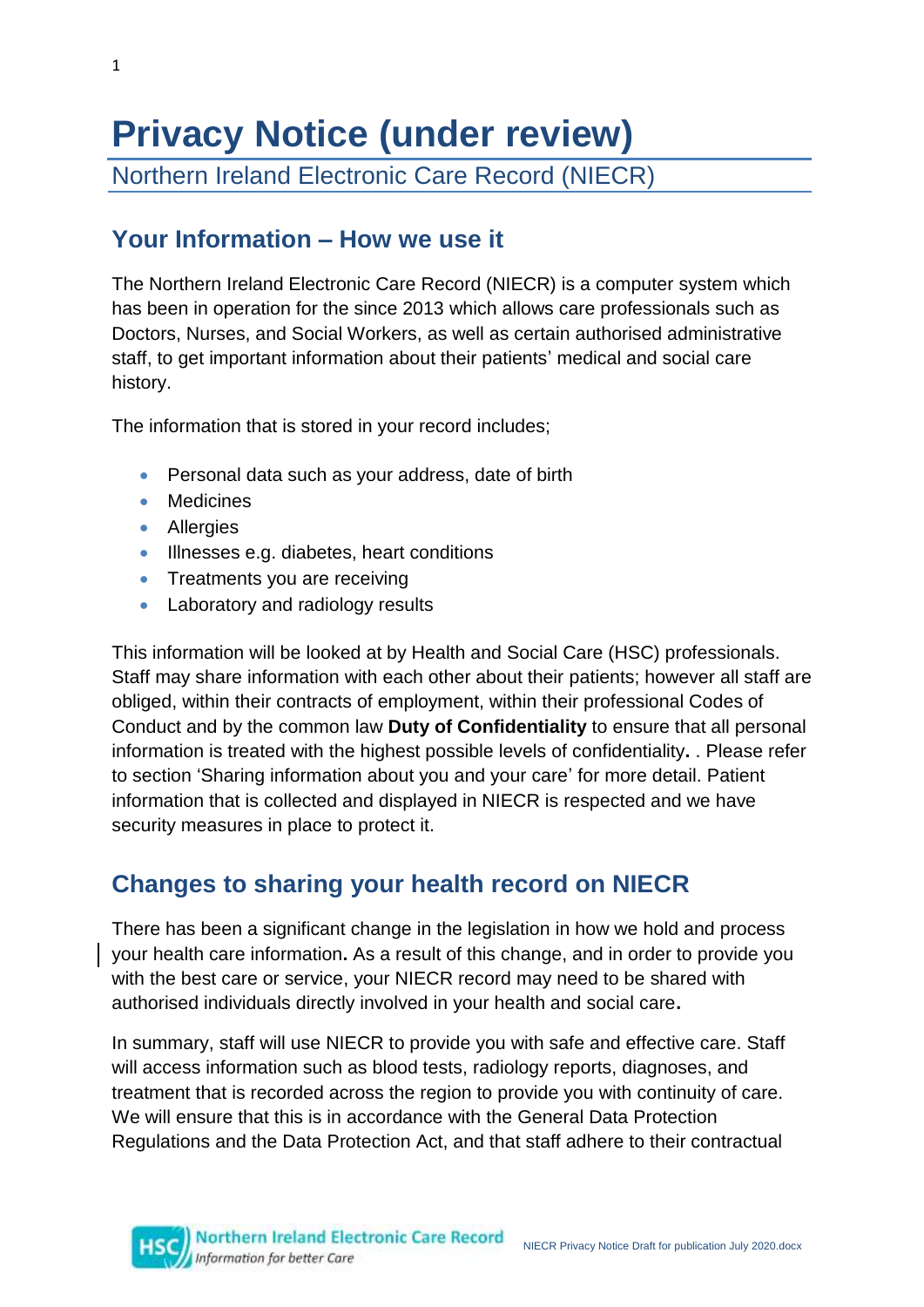obligations and to the common law duty of confidentiality. See Laws Used to Process Your Information for the relevant legislation links.

#### **The laws used to process and protect your information**

The Data Protection Act 2018 (DPA 2018), and the General Data Protection Regulation (GDPR) as it applies in the UK defines a legal basis for us to take steps to ensure that personal data is adequately protected by placing a legal obligation on us to do so. This legislation provides us with a framework to ensure that your information is handled securely and gives us a legal basis for using this information for your care.

In order to comply with our obligations under the GDPR and DPA, any personal data 'processing' carried out by HSCNI must have lawful basis (Art 6 GDPR) and, as the processing relates to data concerning health, must also comply with a lawful processing condition (Art 9 GDPR), as further defined by the DPA 2018.

**Lawful processing basis** - the 'public task' basis has been determined to be the most relevant lawful basis. This is detailed in Article 6 (i) (e) of GDPR and Section 8 of the Data Protection Act.;

> *GDPR 6 (1). Processing shall be lawful only if and to the extent that at least one of the following applies: (e) processing is necessary for the performance of a task carried out in the public interest or in the exercise of official authority vested in the controller…"*

> *Section 8 – DPA "In Article 6(1) of the GDPR (lawfulness of processing), the reference in point (e) to processing of personal data that is necessary for the performance of a task carried out in the public interest or in the exercise of the controller's official authority includes processing of personal data that is necessary for…(c)the exercise of a function conferred on a person by an enactment or rule of law; (d)the exercise of a function of the Crown, a Minister of the Crown or a government department…"*

**Lawful processing condition** – Article 9 (1) of the GDPR prohibits the processing of certain sensitive personal data, including data concerning health. The exemption from this prohibition on processing special category data as set out in GDPR Article 9 (2) (h) i.e.

*9 (2). Paragraph 1 shall not apply if one of the following applies:* 

*(h) processing is necessary for the purposes of preventive or occupational medicine, for the assessment of the working capacity of the employee,*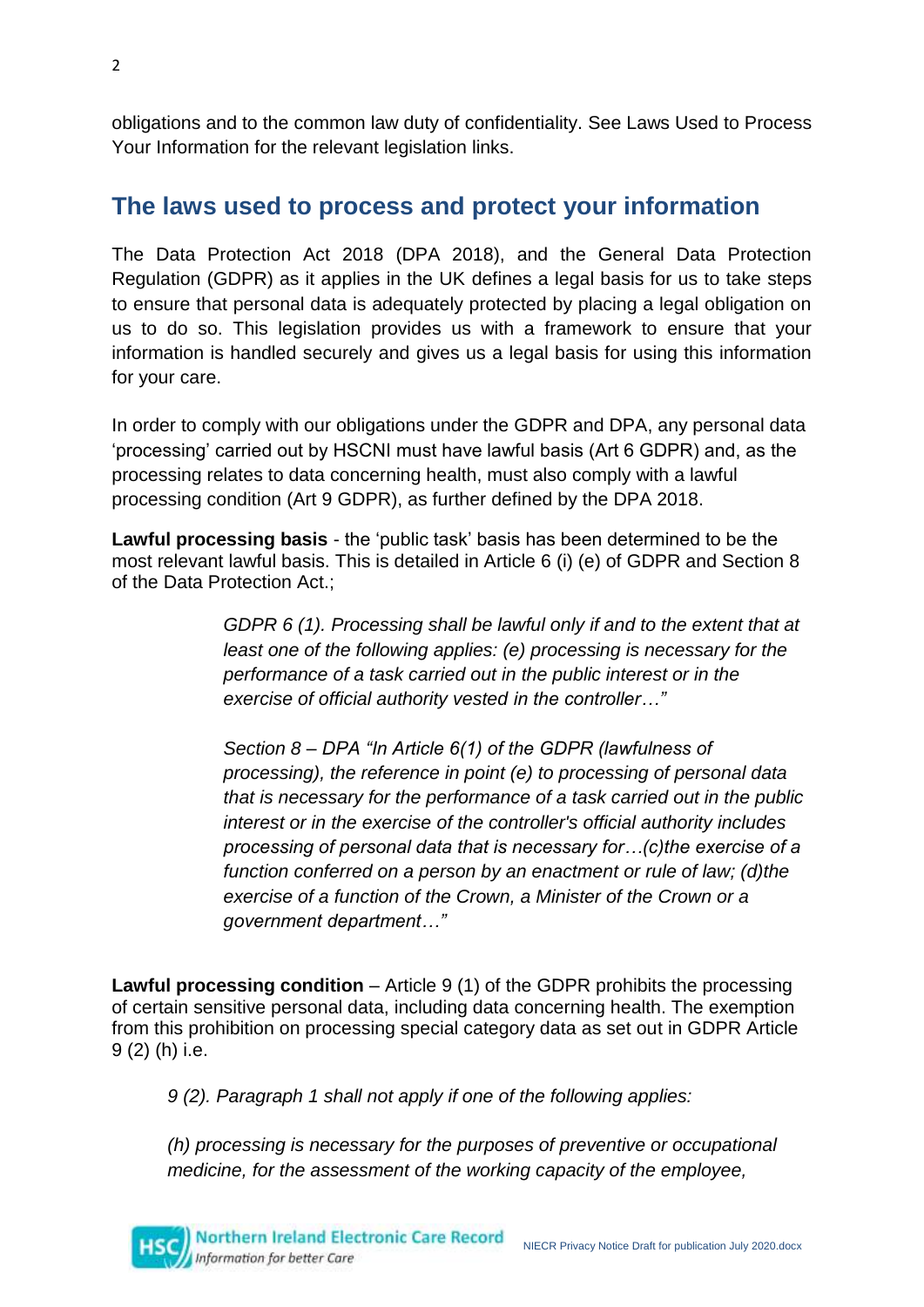*medical diagnosis, the provision of health or social care or treatment or the management of health or social care systems and services on the basis of Union or Member State law or pursuant to contract with a health professional and subject to the conditions and safeguards referred to in paragraph 3*

*9 (3) Personal data referred to in paragraph 1 may be processed for the purposes referred to in point (h) of paragraph 2 when those data are processed by or under the responsibility of a professional subject to the obligation of professional secrecy under Union or Member State law or rules established by national competent bodies or by another person also subject to an obligation of secrecy under Union or Member State law or rules established by national competent bodies.* 

This is further defined and detailed in DPA Section 10 and DPA Schedule 1 Part 1.

We are also obliged to comply with the following law and professional guidance;

#### **Health and Social Care (Reform)Act (Northern Ireland) 2009**

#### **Department of Health Code of Practice on Protecting the Confidentiality of Service User Information**

[https://www.health-ni.gov.uk/sites/default/files/publications/health/user-info](https://www.health-ni.gov.uk/sites/default/files/publications/health/user-info-code2019.pdf)[code2019.pdf](https://www.health-ni.gov.uk/sites/default/files/publications/health/user-info-code2019.pdf)

#### **GMC guidance on patient confidentiality**

[https://www.gmc-uk.org/ethical-guidance/ethical-guidance-for](https://www.gmc-uk.org/ethical-guidance/ethical-guidance-for-doctors/confidentiality/using-and-disclosing-patient-information-for-direct-care)[doctors/confidentiality/using-and-disclosing-patient-information-for-direct-care](https://www.gmc-uk.org/ethical-guidance/ethical-guidance-for-doctors/confidentiality/using-and-disclosing-patient-information-for-direct-care)

### **Why we process it**

Processing is any operation performed on personal data, and includes collection, recording, organisation, structuring, storage, alteration, retrieval, consultation, disclosure, dissemination, restriction, erasure or destruction.

We use your information to -

- Guide it helps us assess your needs and make decisions with you
- Record the care you receive referrals, appointments and services
- Review and support carers If you care for someone, it may be necessary to review your NIECR information to assess additional support for you or the people you care for.
- Give us up-to-date information helping us to provide better care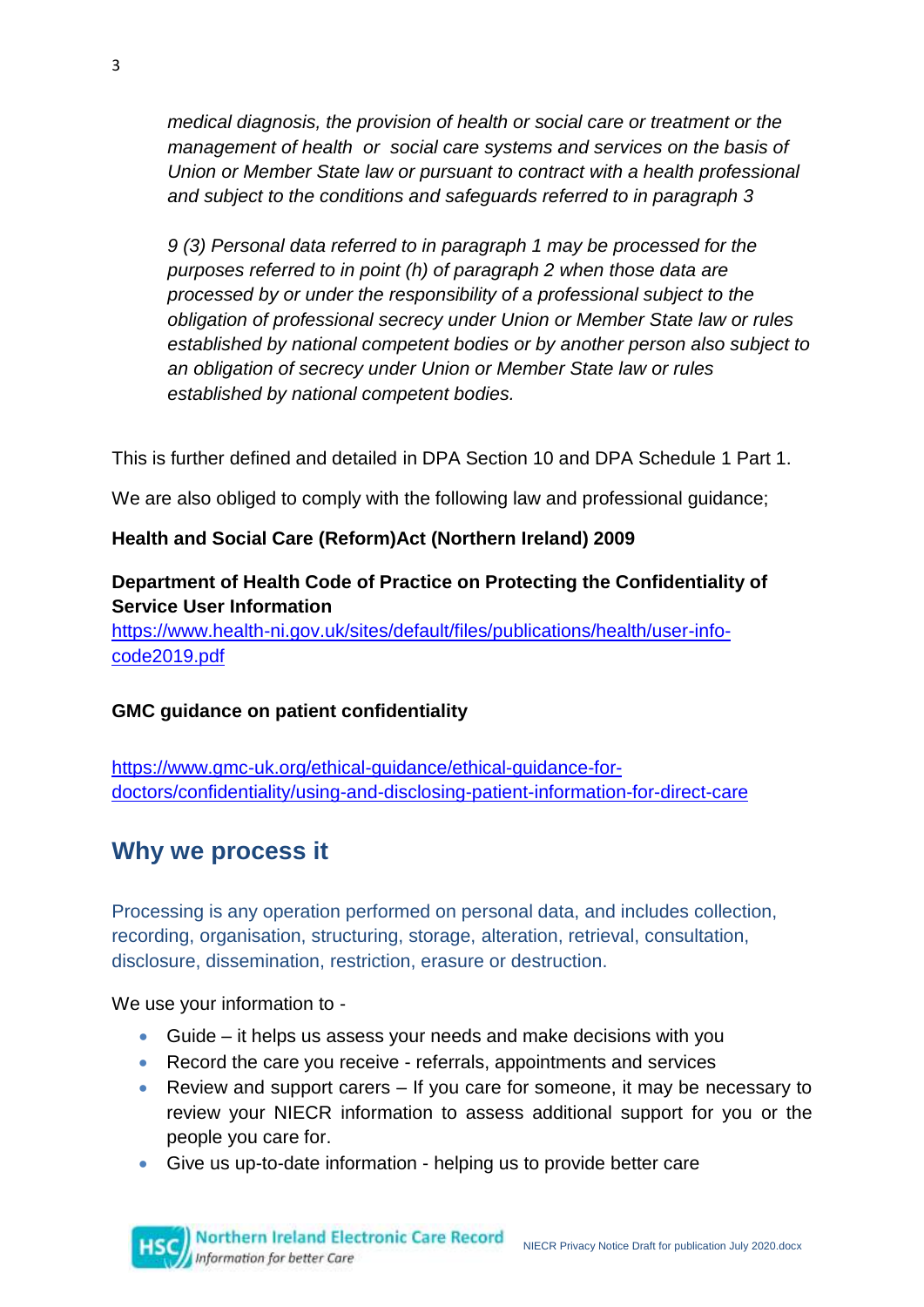- Provide faster care sharing information on NIECR means we can help you quicker
- Improve Services we do on occasions safely share data in a way that does not identify the individual patient. . This is called anonymised information and can be used for planning, research and audit purposes – this helps us make best use of resources, supporting prevention of ill health and improving treatment. We anonymise your information prior to sharing.
- Train and educate staff we review our patient care to ensure good practice across the services we offer you.
- Review deaths multidisciplinary mortality reviews; deaths that occur in HSC Trusts are subject to review. This includes the multidisciplinary team providing the direct patient care reviewing the treatment and care provided and acting upon any learning lessons identified. This improves the quality of care for patients as well as patient safety.

#### **Storing your information**

Patients' information is currently stored in line with Department of Health Good Management Good Records Guidelines Disposal Schedule. The precise retention period for any particular type of record will vary depending on the nature of the information

Links to the retention and disposal schedules:

<https://www.health-ni.gov.uk/articles/disposal-schedule-section-g-part-1>

<https://www.health-ni.gov.uk/articles/disposal-schedule-section-g-part-2>

In some instances individuals have the right to ask for their personal information to be erased (the right to erasure). However the right of erasure does not apply for information held within the NIECR system. Article 17(3)(c) of GDPR states that the right to erasure …"shall not apply …. for reasons of public interest in the area of public health in accordance with points (h) and (i) of [Article 9\(](https://gdpr-info.eu/art-9-gdpr/)2) as well as [Article](https://gdpr-info.eu/art-9-gdpr/)  [9\(](https://gdpr-info.eu/art-9-gdpr/)3)."

### **How information is used to help you**

Storing data on the system means -

- Your information is kept accurate and up to date
- Your information is available when you need to attend another hospital in an emergency which may prevent repeat tests

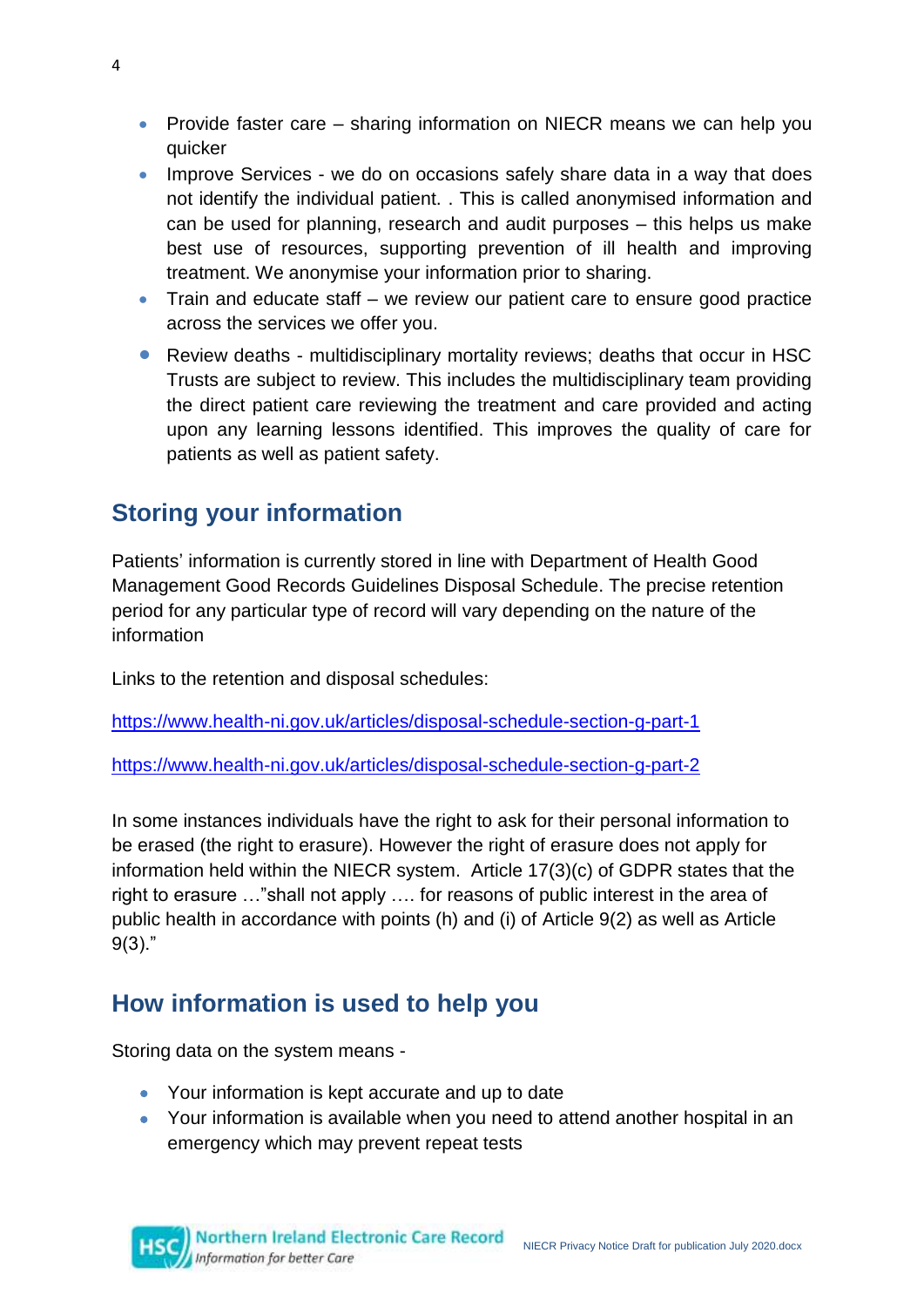- We can decide on the medical priorities for referrals quicker and assign urgent appointments faster
- We provide the best possible care and you receive the right treatment.

### **How information is used to help us**

Your information is used by staff to have your summary details on screen quickly and to easily access your patient record when needed. This enables staff to view services you have received, tests you have had carried out and appointments you have attended.

Your information is used for processing and reporting on behalf of the Health Trusts. This can help us to assess how we can deliver better services to our patients.

### **Sharing information about you and your care**

Your information will be shared with professionals in:

- Family practitioner services incl. general practice
- Acute services in hospital
- Outpatient services in hospital
- Community services such as Social Care
- Community based optometry

This will include people such as:

- GPs
- Doctors
- Nurses
- Social workers
- Optometrists
- **•** Pharmacists
- Clinical Administration

Access is based on role type so the information available to each of these users will depend on their access level. Safeguards are in place to enable staff to access summary information about a patient when it is relevant to their job and appropriate to do so. Staff only access records with a clinical need.

When we refer to role type we mean for example a consultant will have full access to the relevant patient information on NIECR. So a Cardiology consultant (a doctor with a specialism in dealing with patients who have heart conditions) will have access to all of a patient's medical records in order to build up a complete picture of their

5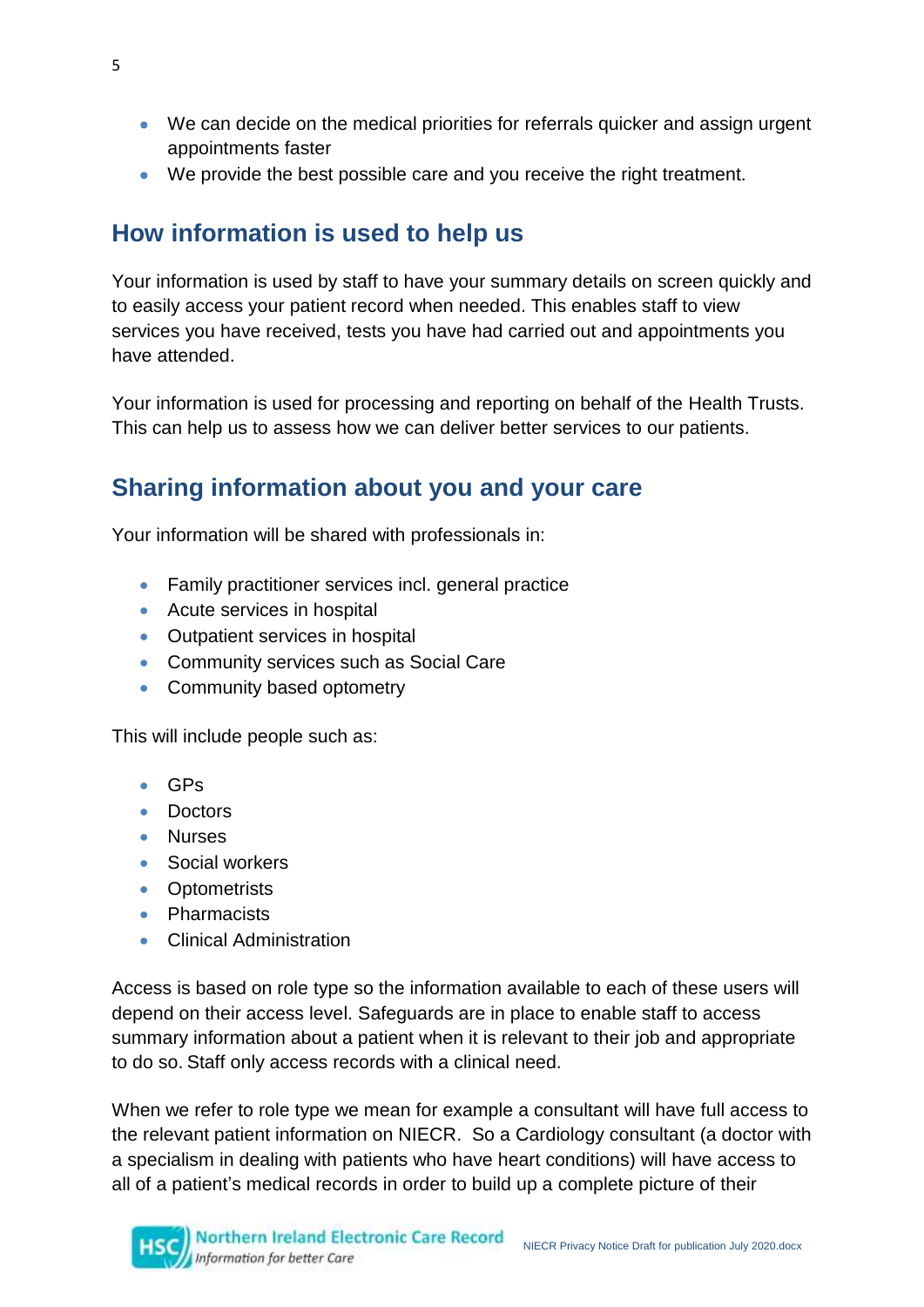patient's health, this is to provide the best possible care for that patient. Whereas an administration role would have NIECR access limited to only viewing information related to their role such as referral letter lists and outcomes which help them to book further patient appointments, or blood results in order to be able to give patients their blood results if appropriate. Staff are trained and have a legal duty to keep your information safe and confidential.

The software supplier for NIECR provides the technical support to ensure the system is working effectively. Your information will only be shared to resolve technical errors or issues following secure protocols in line with applicable organisational policies. Should personal data be necessary to resolve an issue, this will be minimal information required.

We only share information when absolutely necessary. We have procedures to deal with any suspected data security breach and will notify you and any applicable regulator of a suspected breach where we are legally required to do so.

Should NIECR receive requests for information from external bodies each will be considered on an individual basis; if approved your information will only be accessed with your consent, an example of this would be a request by Independent Health Care Providers.

### **Information shared by law**

There may be occasions when where your information can be shared with other organisations without you consent, but this will only happen when it is;

- Required by law or by a court order
- Necessary to detect or prevent a crime, including allegations or suspicions of fraud
- Necessary to protect the public from serious harm e.g. the protection of vulnerable adults
- Required for monitoring certain health conditions e.g. infectious diseases.

## **Security of your information**

- All staff are required to complete information governance training regularly
- Governance policies and procedures are in place; these are available on all of the Health Trusts' websites.
- All staff within HSC who access NIECR have appropriate access levels for their role, not everyone who has access to the system can view your personal information. This is known as controlled access.



6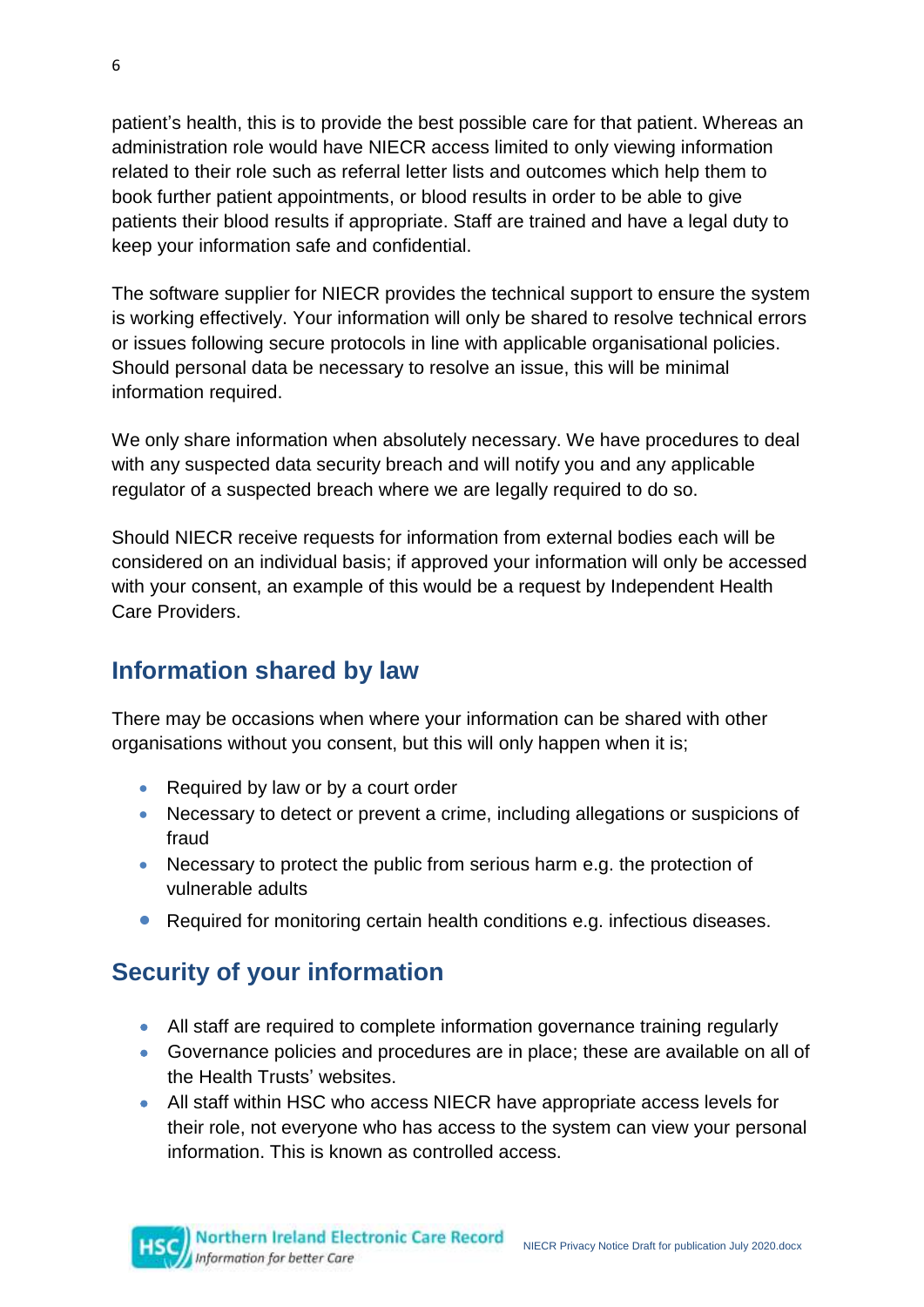- A record is kept every time a member of staff accesses your information. Regular checks and audits are carried out on this this activity to ensure that only authorised staff are accessing personal information.
- There are security measures put in place to ensure a high standard of IT security across all Health and Social Care Services protecting them from all threats. These could be internal, external, deliberate or accidental threats.